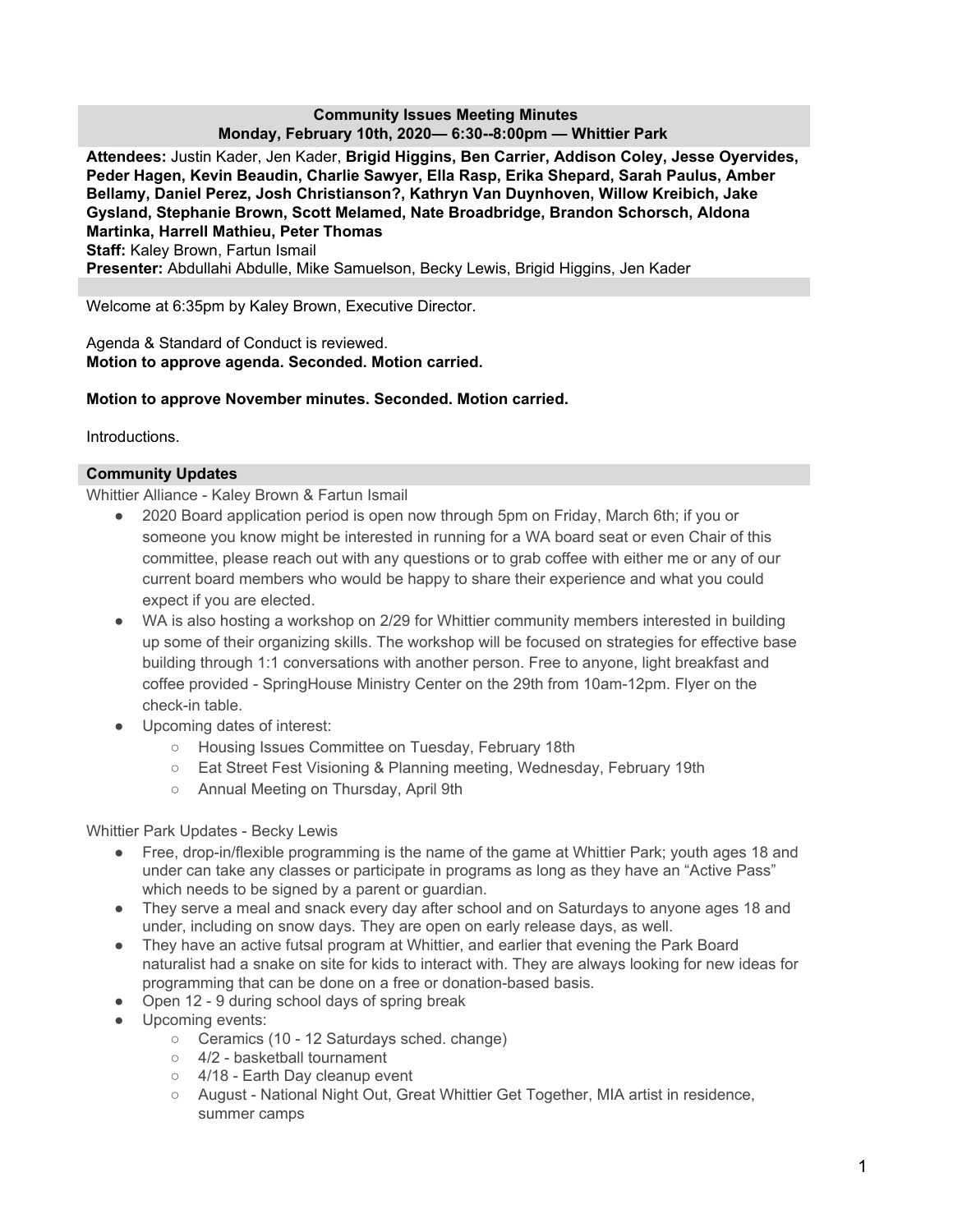## **Greenway Signage Project Brigger Brigger Briggers** Briggers Artist

- Goal is to revitalize the Greenway entrance/exit to Nicollet with signage reflecting the residence and businesses of the neighborhood
- Handed out booklets soliciting favorite memories of Eat Street to generate ideas for art and signage. Booklets can be dropped off at Whittier Alliance
- Working with Hennepin County on the project
- Unsure of precise locations, aware of the need to consult the owners of the wall that has the faded whale mural

#### **Whittier/Lyndale Bikeway Improvements** Mike Samuelson & Abdullahi Abdulle, City of Mpls Public Works

- City of Mpls is collecting information from tonight's discussion and via feedback forms on their website, soliciting new round of feedback later this spring
- Project will expand from Grant st. to 40th st. along either 1st Ave, Blaisdell Ave., or both
- 1st ave south of Lake street will be resurfaced this year, so opportunities for bollards protected lane
- 1st ave north of Lake street will be fully reconstructed within the next few years, so opportunities for bollards, in-street, or even behind-the-curb bike lanes, as well as pedestrian improvements like medians and bump-outs
- Blaisdell will be resurfaced from Franklin to 40th in the next year or so
- Concerns voiced by attendees:
	- History of poor / lacking communication with 26th and 28th projects how will the city educate the public?
		- Whittier Alliance can help disseminate information from the city
	- No signage on bike lanes means cars drive on bike lanes, not even correctly painted lines on the street in certain intersections (1st and 26th, for example)
		- More visible cues / reminders for cars helps make everyone safer
	- WIth on-street parking on 1st, how will a bike lane be added? Will increasing bike lanes and reducing parking create more hostility from drivers towards bikes?
	- While there is public interest in fully pedestrianizing 1st, city says not realistic option
	- Public interest in wider bike lanes, or two-way bike lanes
		- Kids don't fit well in one-way lanes
		- Many people use one-way lanes as two-way lanes anyway
		- Side-by-side biking helps encourage more ridership
		- Perception of safety (with wider lanes, more permanent structures) increases ridership
	- Diagram of width of bike and car lanes would be helpful at next presentation
		- City plans on providing that information next time
- Whittier Alliance will share feeback form link with neighborhood and forward any public comments to the city planners
- City of Mpls public works partnering with Mpls public schools on Safe Rout to School project. More details to come soon.

# **Whittier Alliance Bylaws Update Discussion** Jen Kader, Whittier Alliance Board Chair

- Jen explained why the board has been working on updating the bylaws:
	- Democratising project to create more accessibility, better support the strategic plan, and meet requirements the city has in place for future funding